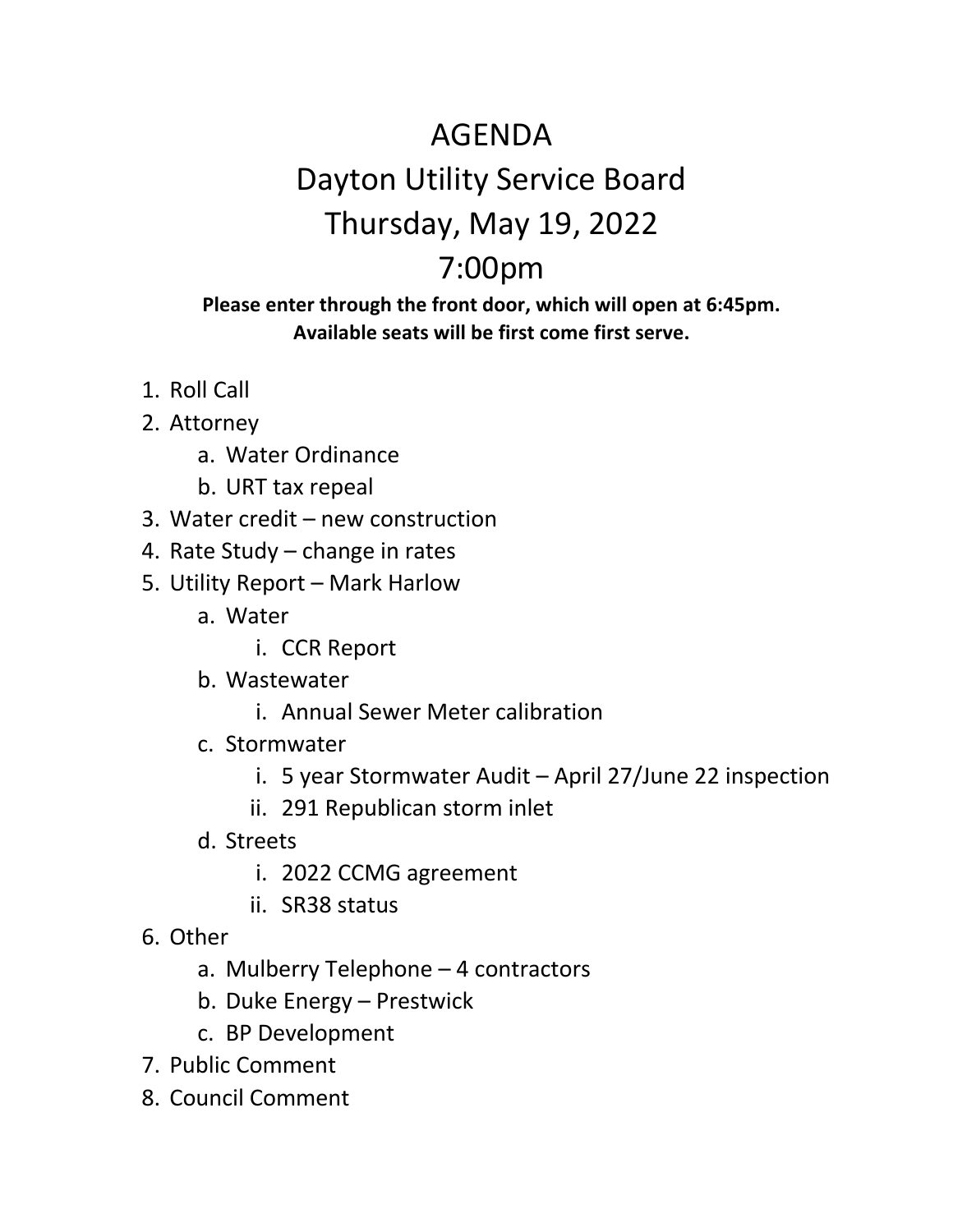## AGENDA

## Dayton Town Council Thursday, May 19, 2022 Immediately Following Utility Service Board **Please enter through the front door, which will open at 6:45pm.**

- **Available seats will be first come first serve.**
- 1. Roll Call
- 2. Greg Woods District 41 Political Candidate
- 3. Attorney
	- a. APC ordinance
	- b. Billboard Contract
- 4. Allowance Docket
	- a. April 2022
- 5. Claims Docket
- 6. Reports
	- a. March 2022
		- i. Appropriation Report
		- ii. Bank Reconciliation
		- iii. Fund Report
		- iv. Revenue Report
	- b. April 2022
		- i. Appropriation Report
		- ii. Bank Reconciliation
		- iii. Fund Report
		- iv. Revenue Report
- 7. Minutes
	- a. April 11, 2022 Executive Session